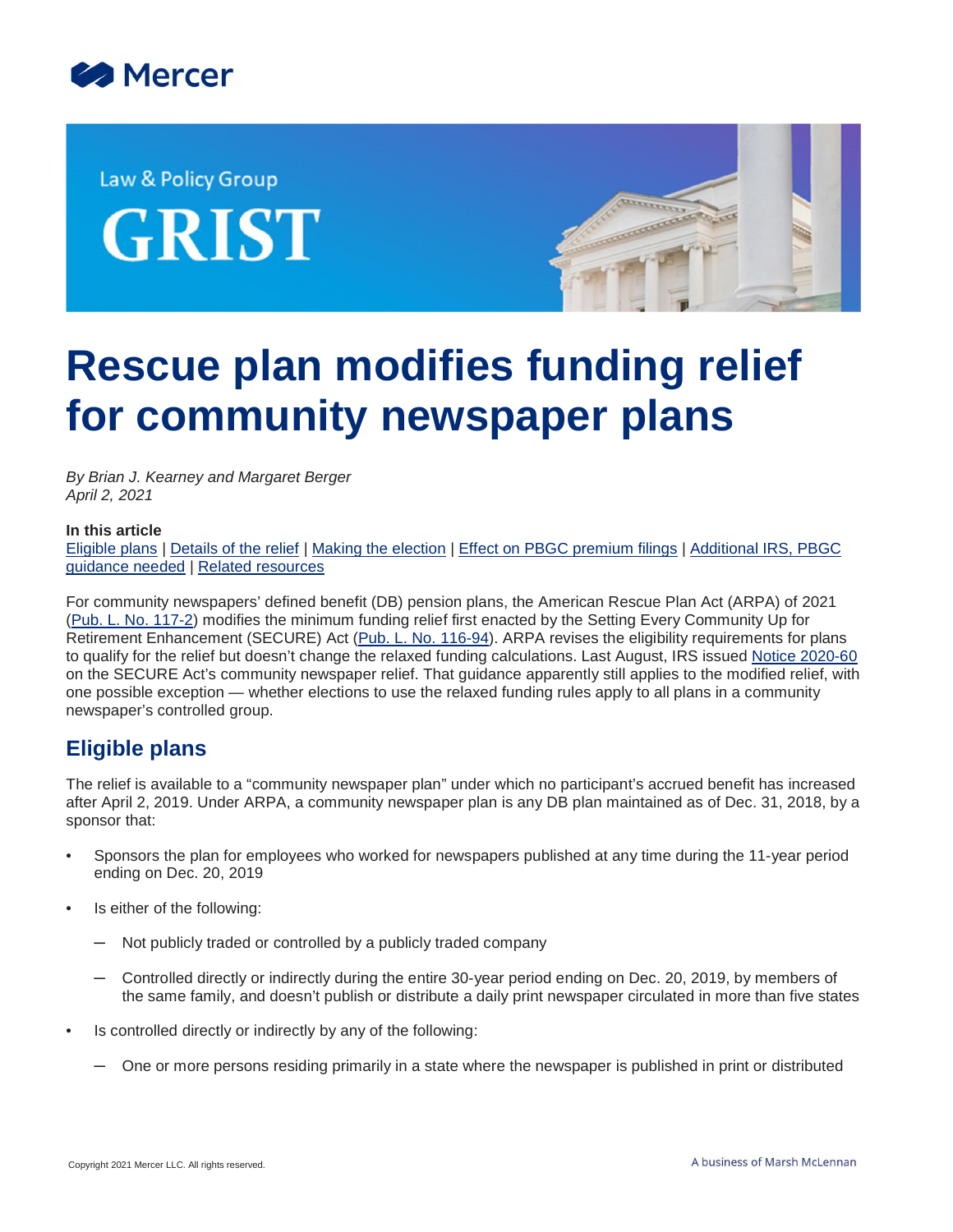Page 2 Law and Policy Group Rescue plan modifies funding relief for community newspaper DB plans

- ─ The same family for the entire 30-year period ending on Dec. 20, 2019
- ─ One or more trusts whose trustees are the individuals described in either of the two preceding sub-bullets
- ─ Any combination of the above sub-bullets

In addition, to qualify for the relief, a newspaper must:

- Be in general circulation
- Be published in print or electronically at least three times per week
- Have been regularly published in print at some point
- Have a bona fide list of paid subscribers

**Changes to eligibility conditions.** ARPA rewrote the SECURE Act's eligibility requirements for community newspaper plans to qualify for the relief. Despite the significant redrafting, most of the new requirements are substantively similar to the old. However, ARPA:

- Extends the deadline by which a DB plan's accruals must have ceased from Dec. 31, 2017, to April 2, 2019
- Extends the date by which sponsors had to meet the eligibility requirements from Dec. 31, 2017, to Dec. 31, 2018
- Eliminates the SECURE Act's requirement that a community newspaper must serve a metropolitan area with a population of 100,000 or more, replacing it with the circulation, print and subscriber requirements described above
- Limits family-controlled sponsors to those that don't publish or distribute newspapers in more than five states
- Adds a requirement that the newspaper for which plan participants work must have been published any time during the 11-year period ending Dec. 20, 2019
- Restricts other controlled-group plans' eligibility to elect relief

<span id="page-1-0"></span>These changes presumably were intended to expand the relief available to more newspaper plans. But it's unclear whether some plans that elected the relief under the SECURE Act's eligibility requirements are now ineligible under ARPA — e.g., because the newspaper is published only weekly or doesn't have a bona fide list of paid subscribers.

## **Details of the relief**

For a plan to qualify for the ARPA relief, accrued benefit increases because of a participant's service or compensation had to cease by April 2, 2019 (the SECURE Act required accruals to cease by Dec. 31, 2017). The plan apparently doesn't need to have been frozen. Plans with no accruals due to benefit restrictions under Internal Revenue Code Section 436 also seem to qualify.

Plans opting to use the relief get favorable interest rates and a longer amortization period for funding shortfalls. ARPA made no changes to these rules, under which sponsors will: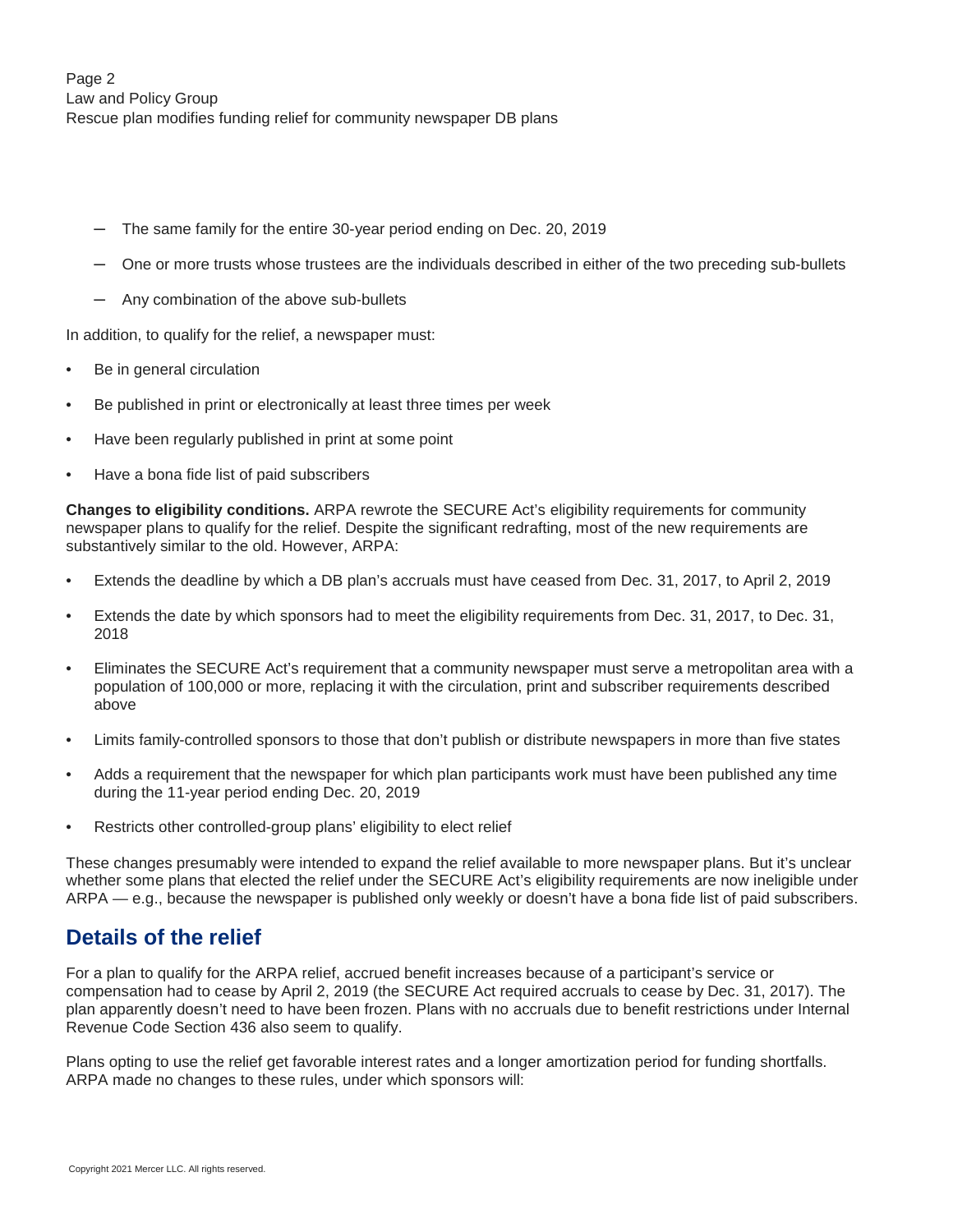- Eliminate any previously existing shortfall amortization bases and installments
- Calculate new shortfall amortization bases and installments using an 8% interest rate and a 30-year amortization period instead of the current segment rates and seven-year amortization period
- Disregard the at-risk rules that increase contributions for poorly funded plans
- Calculate the funding target and normal cost for any new benefit accruals using a US Treasury yield curve

#### **New accruals**

A sponsor that elects the relief must calculate the funding target and normal cost for any new benefit accruals using a US Treasury yield curve. Notice 2020-60 specifies that new benefit accruals are valued using the [spot rate yield](https://home.treasury.gov/data/treasury-coupon-issues-and-corporate-bond-yield-curves/treasury-coupon-issues) [curve for Treasury nominal coupon issues](https://home.treasury.gov/data/treasury-coupon-issues-and-corporate-bond-yield-curves/treasury-coupon-issues) (TNC yield curve). The applicable yield curve depends on a plan's valuation date:

- **First day of the month:** the daily TNC yield curve for the last business day of the previous month
- Last day of the month: the daily TNC yield curve for the last business day of that month
- **Any other day:** The monthly average of the daily TNC yield curves for that month

### **Other plans in controlled group**

In Notice 2020-60, IRS said if a community newspaper elected the relief for its plan, the election applies to all other DB plans in the same controlled group, regardless of whether the other plans are sponsored by newspaper publishers or continue to provide benefit accruals. This position was based on IRS's interpretation of an arguably ambiguous phrase in the SECURE Act that said the sponsor could elect the relief for its plan and any other plan in the controlled group.

ARPA's language clarifies the requirement, saying that an eligible newspaper plan sponsor can elect the relief for a plan under which no participant's benefit has increased since April 2, 2019. For this purpose, an "eligible newspaper plan sponsor" is defined as the sponsor of a community newspaper plan or any other plan sponsored as of April 2, 2019, by a controlled-group member that is also in the business of publishing newspapers. Contrary to the IRS guidance, ARPA appears to say the relief is elected on a plan-by-plan basis and makes clear the relief isn't available for plans sponsored by controlled group members that don't publish newspapers.

## <span id="page-2-0"></span>**Making the election**

Notice 2020-60 provides that sponsors must make a written election to the plan's enrolled actuary, plan administrator and all members of the sponsor's controlled group. The appendix to the notice includes a model election form, but sponsors drafting their own election must include:

- The first plan year for which the election applies
- A certification that the sponsor satisfies the ownership and control standards of Section 430(m)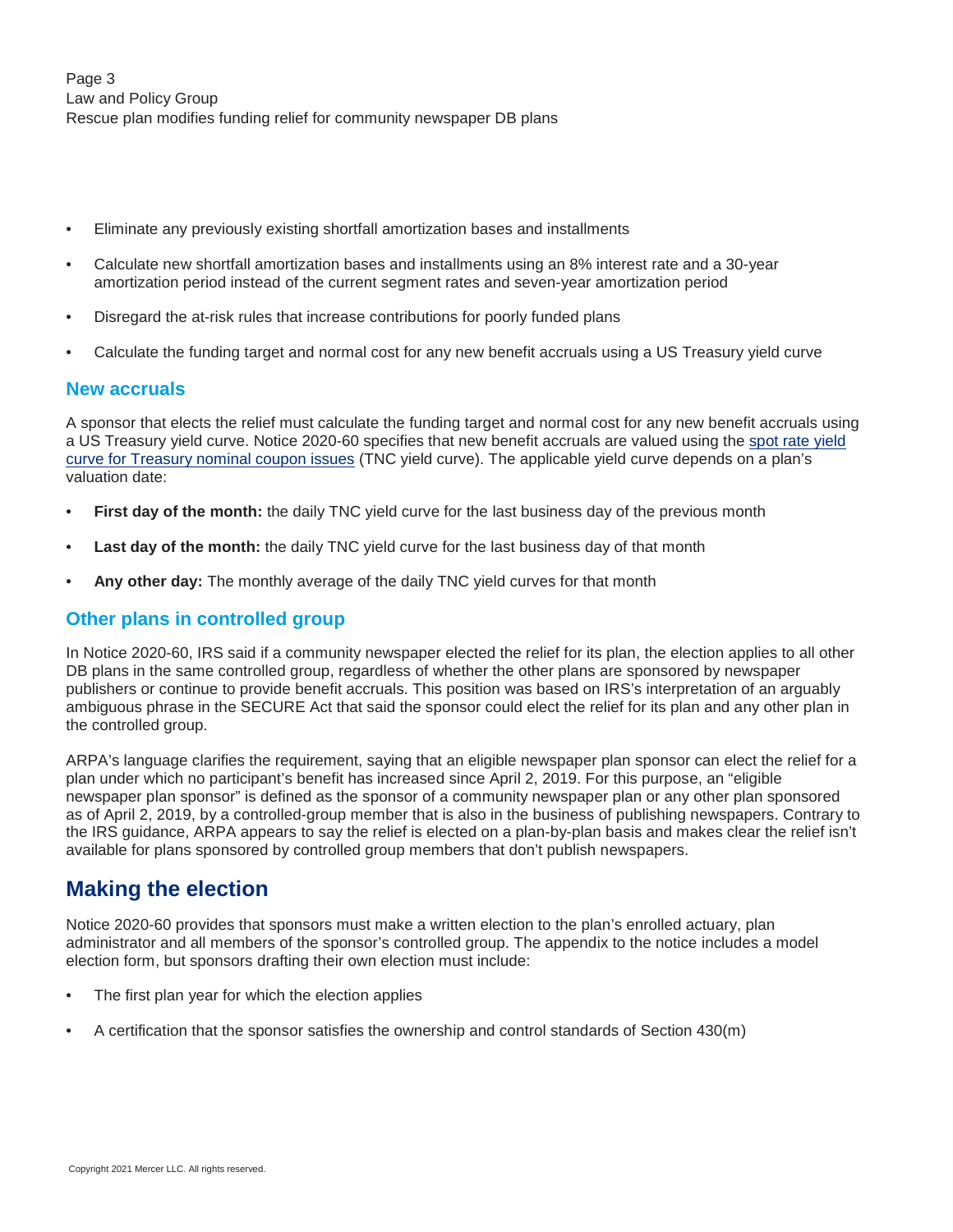• A list of the sponsor's controlled-group members, including each member's employer identification number (EIN) and whether the member sponsors a DB plan

Sponsors must make the election before filing Form 5500 Schedule SB for that plan year. The due date for that filing is generally the 15th day of the 10th month after plan year-end. For instance, a sponsor of a calendar-year plan has until Oct. 15, 2021, to make an election to use the relief starting with the 2020 plan year.

Once made, the election remains in effect until formally revoked by the plan sponsor. To revoke the election, the sponsor must request an IRS private letter ruling, using procedures laid out in [Rev. Proc. 2021-4](https://www.irs.gov/pub/irs-irbs/irb21-01.pdf#page=159) (updated annually).

Plan sponsors may use the new rules for plan years ending after Dec. 31, 2017.

# <span id="page-3-0"></span>**Effect on PBGC premium filings**

The statue specifies that the calculation of the plan's PBGC variable-rate premium disregards any election to rely on the relief. This means that plans calculating their variable-rate premiums using the alternative method will need an additional set of liability calculations reflecting the nonstabilized segment interest rates. (Plans using the standard method will continue to determine their premium funding targets using the spot segment rates as usual.)

# <span id="page-3-1"></span>**Additional IRS, PBGC guidance needed**

Although IRS issued relief guidance in Notice 2020-60, new guidance from IRS and PBGC is still needed on several issues.

**Plans no longer eligible for relief under ARPA.** As noted above, some plans that were eligible for the funding relief under the SECURE Act might not be eligible under ARPA's eligibility provisions — e.g., because the newspaper is published less than three times per week or doesn't have a paid subscriber list. These plans presumably must stop using the relief. But IRS will need to address whether those plans must unwind any elections to use the relief in past years, and if so, the process for doing so.

**Eligibility of other plans in controlled group.** Because the ARPA language conflicts with Notice 2020-60 on this issue, IRS needs to clarify whether it still holds the position that all controlled-group plans must use the relief if one plan elects to do so. If not, IRS will need to address how a sponsor might unwind an election made for a controlledgroup plan that is no longer eligible for the relief.

**Retroactive elections by newly eligible plans.** As noted above, both the SECURE Act and ARPA allow eligible sponsors to elect the relief for plan years ending after Dec. 31, 2017. Notice 2020-60 said that sponsors electing to use the relief retroactively had to make their elections by Dec. 31, 2020. IRS guidance on retroactive elections is needed for plans that are newly eligible for the funding relief under ARPA's expanded eligibility rules.

**Impact of retroactive election on past PBGC premium filings.** How a retroactive election to use this relief for a prior plan year might affect PBGC filings for that year is unclear. For example, a sponsor might be able to attribute contributions previously made for the 2019 plan year to the 2018 plan year and thus create credit balance to reduce contributions in a future year. PBGC will need to issue guidance on whether that sponsor can revise its 2019 filing to reflect the additional contribution in the asset value.